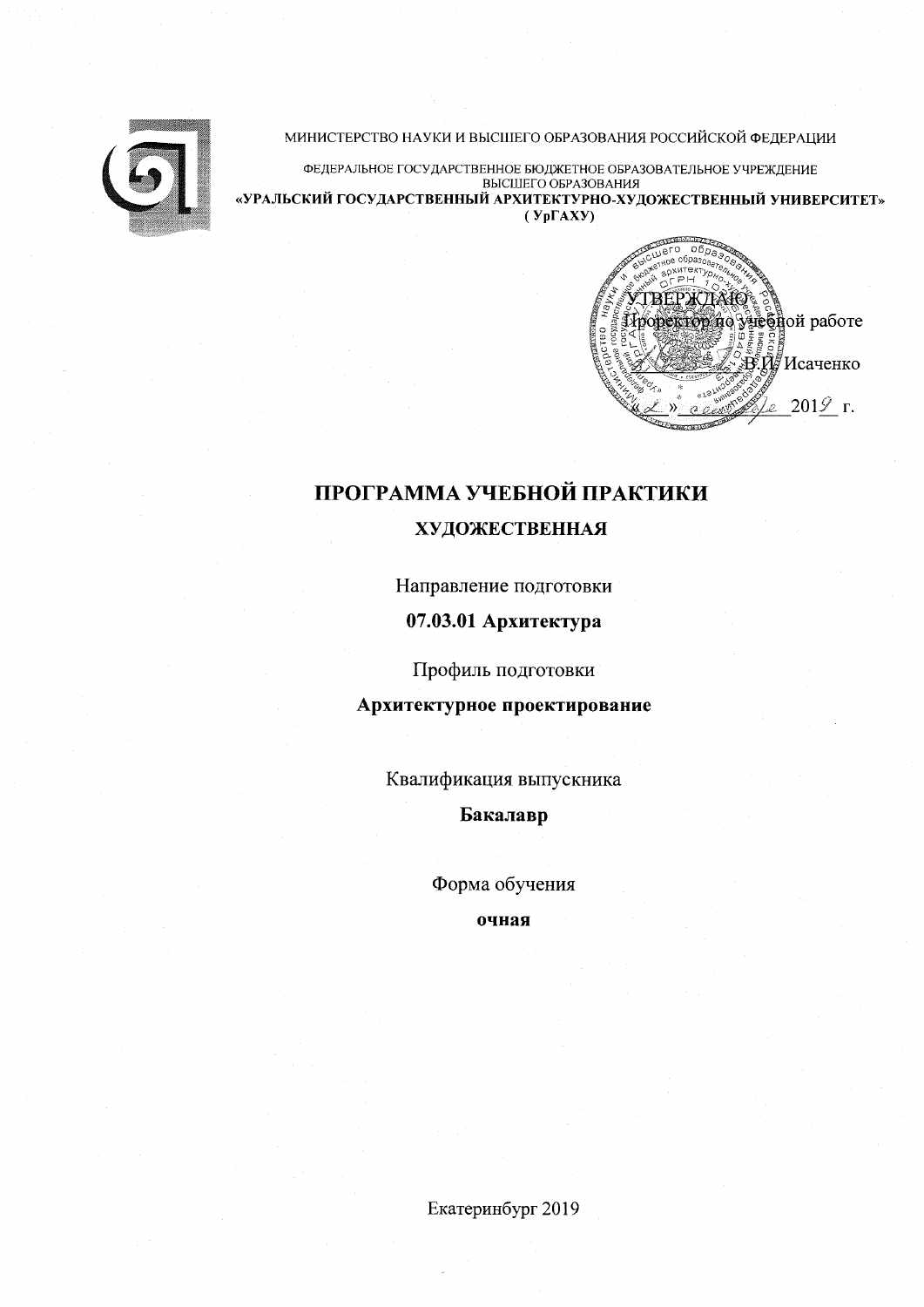### 1. Вид, тип практики, способ(ы) и форма ее проведения

| Вид практики                  | учебная                                       |  |  |  |  |  |
|-------------------------------|-----------------------------------------------|--|--|--|--|--|
| Тип практики                  | художественная                                |  |  |  |  |  |
| Способ(ы) проведения практики | стационарная, выездная                        |  |  |  |  |  |
| Форма проведения практики     | дискретно:                                    |  |  |  |  |  |
|                               | видам<br>практик — путем<br>по<br>выделения в |  |  |  |  |  |
|                               | календарном учебном графике<br>непрерывного   |  |  |  |  |  |
|                               | периода учебного времени для<br>проведения    |  |  |  |  |  |
|                               | каждого вида практики.                        |  |  |  |  |  |

### 2. Место практики в структуре образовательной программы

Практика входит в блок Б2 «Практика», в обязательную часть образовательной программы.

Практика базируется на освоении студентами дисциплины обязательной части образовательной программы «Рисунок».

Работа на открытом воздухе позволяет применить в новых условиях графические навыки, знания законов построения линейной перспективы, передачи освещения, полученные при изучении рисунка.

Полученные знания и навыки применяются при освоении дисциплины «Архитектурное проектирование».

### 3. Место и время проведения практики

База практики: - кафедра рисунка УрГАХУ.

Местом проведения практики служат архитектурные ансамбли городские и ландшафтные объекты, отвечающие целям и задачам практики.

Практика проводится в конце 4 семестра после завершения студентами теоретического обучения.

Выбор места проведения практики для лиц с ограниченными возможностями здоровья и инвалидов производится с учетом требований доступности места проведения практики для данной категории обучающихся и рекомендации медико-социальной экспертизы, а также индивидуальной программы реабилитации инвалида, выданной федеральным государственным учреждением медико-социальной экспертизы, относительно рекомендованных условий и видов труда.

## 4. Перечень планируемых результатов обучения при прохождении практики, соотнесенных с планируемыми результатами освоения образовательной программы 4.1. Перечень компетенций, формирующихся у обучающихся в процессе прохождения

практики кол Наименование компетенции компетенции

| OIIK-1 | Способен представлять проектные решения с использованием           |  |  |  |  |
|--------|--------------------------------------------------------------------|--|--|--|--|
|        | традиционных и новейших технических средств изображения на должном |  |  |  |  |
|        | уровне владения основами художественной культуры и объёмно-        |  |  |  |  |
|        | пространственного мышления                                         |  |  |  |  |

4.2. Планируемые результаты обучения при прохождении практики

В результате прохождения данной практики обучающийся должен приобрести следующие практические навыки.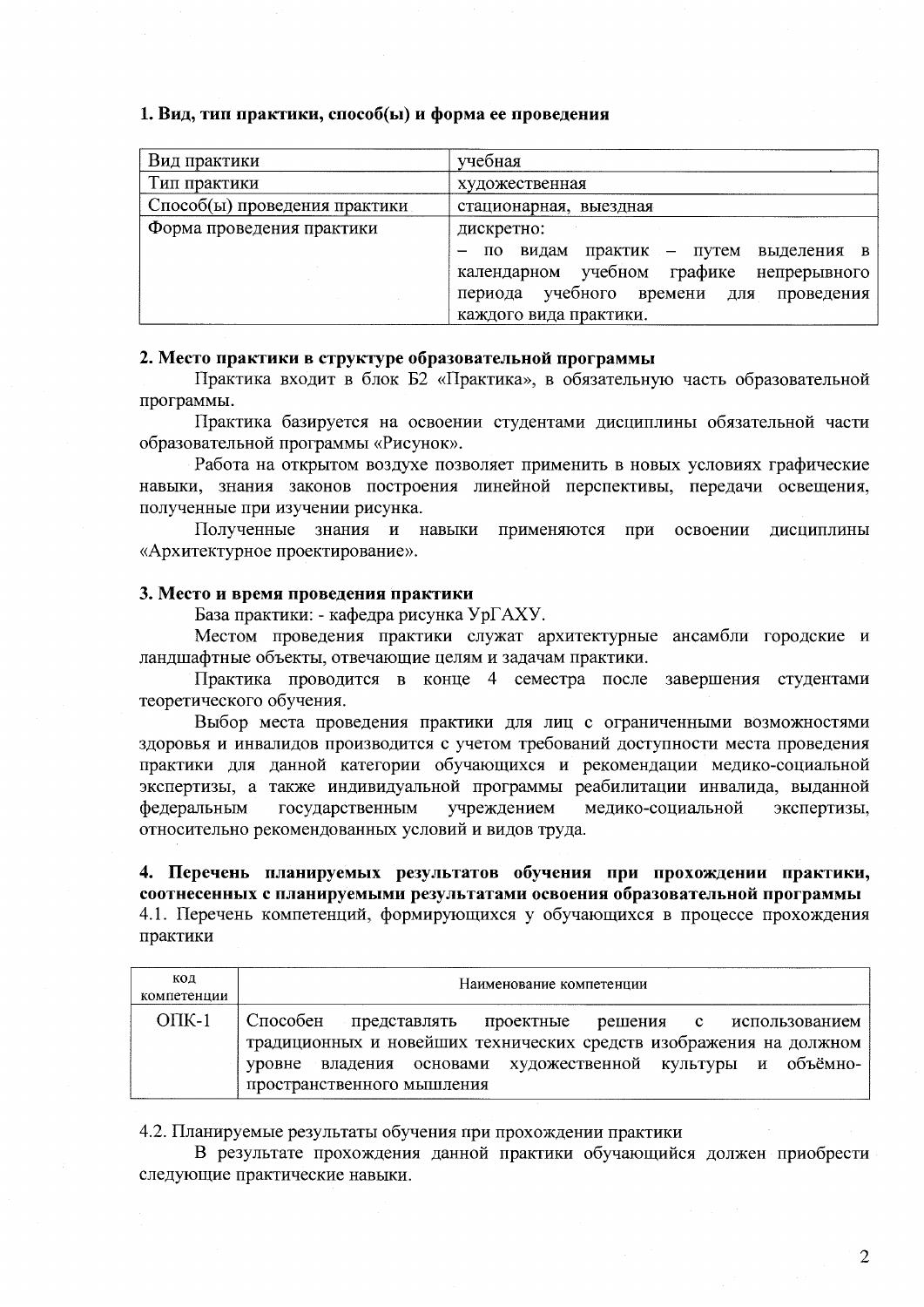| код<br>компетенции | Индикаторы достижения компетенций                                                                                                                                                                                                                                                                                        |  |  |  |  |  |
|--------------------|--------------------------------------------------------------------------------------------------------------------------------------------------------------------------------------------------------------------------------------------------------------------------------------------------------------------------|--|--|--|--|--|
| $OIIK-1$           | умеет:<br>- выбирать и применять оптимальные приемы и методы изображения и<br>моделирования архитектурной формы и пространства<br>знает:<br>- методы наглядного изображения и моделирования архитектурной формы<br>и пространства<br>основные способы<br>выражения архитектурного<br>замысла,<br>включая<br>графические. |  |  |  |  |  |

### 5. Трудоемкость практики (объем практики в зачетных единицах и ee продолжительность в академических часах)

Общая трудоемкость учебной практики составляет 3 зачетные единицы, 108 акалемических часов.

### 6. Содержание практики

| No   |                                                  | Трудоемкость (в часах) |                      |                               | Формы контроля                     |  |
|------|--------------------------------------------------|------------------------|----------------------|-------------------------------|------------------------------------|--|
| n/n  | Этапы практики<br>(виды учебной работы)          | Всего                  | Контактная<br>работа | Самост.<br>работа<br>студента |                                    |  |
| 1.   | Подготовительный этап                            | $\overline{2}$         |                      |                               |                                    |  |
| 1.1. | Вводная лекция                                   |                        |                      |                               | Индивидуальное                     |  |
| 1.2. | Инструктаж по технике                            |                        |                      |                               | задание                            |  |
|      | безопасности                                     |                        |                      |                               |                                    |  |
| 2.   | Рабочий этап                                     | 102                    |                      |                               |                                    |  |
| 2.1. | Раздел 1. Выполнение рисунков с<br>натуры        | 40                     | 10                   | 30                            | Отчёт о<br>прохождении<br>практики |  |
| 2.2. | Раздел 2. Выполнение рисунка по<br>представлению | 62                     | 11                   | 51                            |                                    |  |
| 3.   | Завершающий этап                                 | 4                      |                      |                               |                                    |  |
| 3.1. | Подготовка, оформление и                         | $\overline{4}$         |                      | 3                             | Отчёт о                            |  |
|      | представление отчета о                           |                        |                      |                               | прохождении<br>практики            |  |
|      | прохождении практики                             |                        |                      |                               |                                    |  |
|      | Итого                                            | 108                    | 24                   | 84                            | Зачёт с оценкой                    |  |

### 7. Формы отчетности по практике и форма промежуточной аттестации (по итогам практики)

Аттестация по итогам практики заключается в предоставлении обучающимся отчета о прохождении практики, содержащего следующие материалы:

- 1. Титульный лист.
- 2. Индивидуальное задание на практику.
- 3. Материалы рабочего этапа: 3 графических листа формата А-2.

Аттестация проводится руководителем практики. Форма зачёта: просмотр отчётных материалов. По результатам аттестации обучающемуся выставляется зачёт с оценкой.

3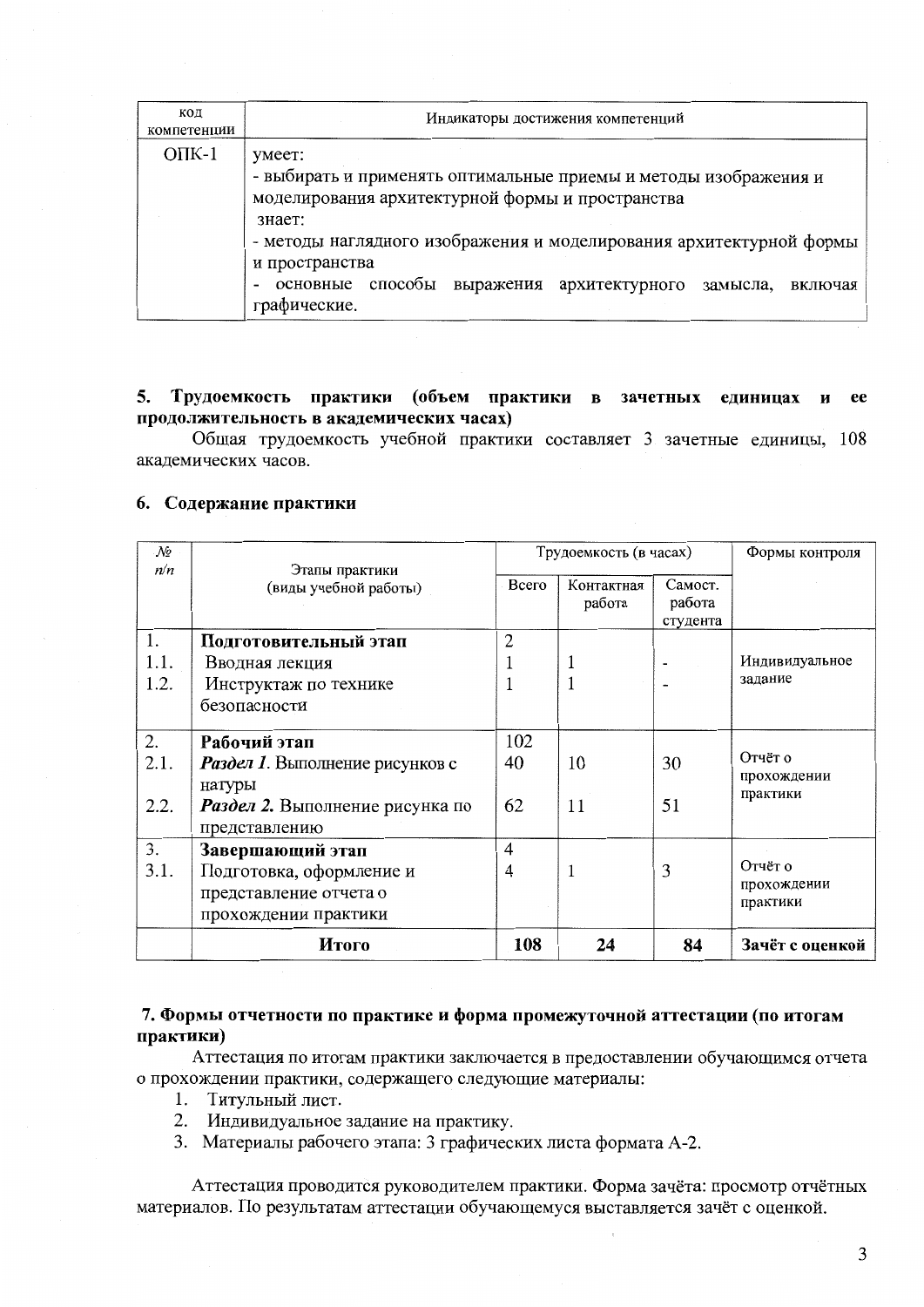Фонд оценочных средств для проведения промежуточной аттестации обучающихся по практике приведен в Приложении 1

### 8. Перечень учебной литературы и ресурсов сети "Интернет", необходимых для проведения практики

### а) основная литература

- 1. Жилкина З.В. Рисунок, развивающий архитектурное мышление: учеб.пособие / З.В. Жилкина; МАрхИ. - М.,2012.
- 2. Рисунок: учеб. пособие / С.В. Тихонов.-М.: Архитектура-С.-2014.-296 с.: Гриф **YMO**
- 3. Соняк В.М. Материалы и техники рисунка в арсенале архитектора: учебнонаглядное пособие /В.М. Соняк, Н.Е. Пластова, Е.И. Руденко, Е.И. Стерлягова.-Екатеринбург: Архитектон, 2014.-69 с.

### б) дополнительная литература

- Ганзен В.А. Восприятие целостных объектов.-Л., Изд. Ленинградского ун-та, 1. 1974.
- 2. Раушенбах Б.В. Системы перспективы в изобразительном искусстве. Общая теория перспективы .-М., «Наука», 1986 г.
- 3. Бурак А.Ф., Мильчаков В.А. Программа курса рисунка для специальности «Архитектура». Свердловск, 1980 г.
- Зайцев К.Г. Современная архитектурная графика. М., Стройиздат, 1970 г.  $\overline{4}$ .
- Коротковский А.Э. Введение в архитектурно-композиционное моделирование.-5. М., МАрхИ, 1975 г.
- Прокофьев Е.И. /Ред.-составитель /Архитектурный рисунок : современные 6. технологии обучения: учебное пособие /ред.-сост. Е.И. Прокофьев: М-во образования и науки РФ; Казан. Гос. Архит.-строит. Ун-т.-Казань: Издательство Казан. Ун-та, 2008.- 306 с. ISBN 978-5-98180-615-5
- Соняк В.М. Рисунок интерьера. Краткие методические указания.- Свердловск.  $7<sub>1</sub>$ САИ. 1985 г.
- Пластова Н.Е., Руденко Е.И. Малые архитектурные формы в городской среде (на 8. примере городов Урала по материалам пленэрной практики): Учебно-наглядное пособие.- Екатеринбург: Архитектон, 2009.-59 с.
- Иванов А.О. /ред.-сост./ Архитектурный рисунок; современные технологии 9. обучения: Новосибирск, монография;  $2014 -$ 400  $\mathbf{c}$ .

### в) ресурсы ЭБС

1. Соняк В. М., Смирнов Л. Н. Конструктивистские ансамбли Екатеринбурга в рисунках студентов-архитекторов УралГАХА 1990-2010 гг.: учебно- наглядное пособие, -Екатеринбург: Архитектон, 2011. – 51 c.http://biblioclub.ru/index.php?page=book&id=222111

9. Перечень информационных технологий, используемых при проведении практики, включая перечень программного обеспечения и информационных справочных систем.

Не используется

### 10. Материально-техническое обеспечение практики

 $\overline{4}$